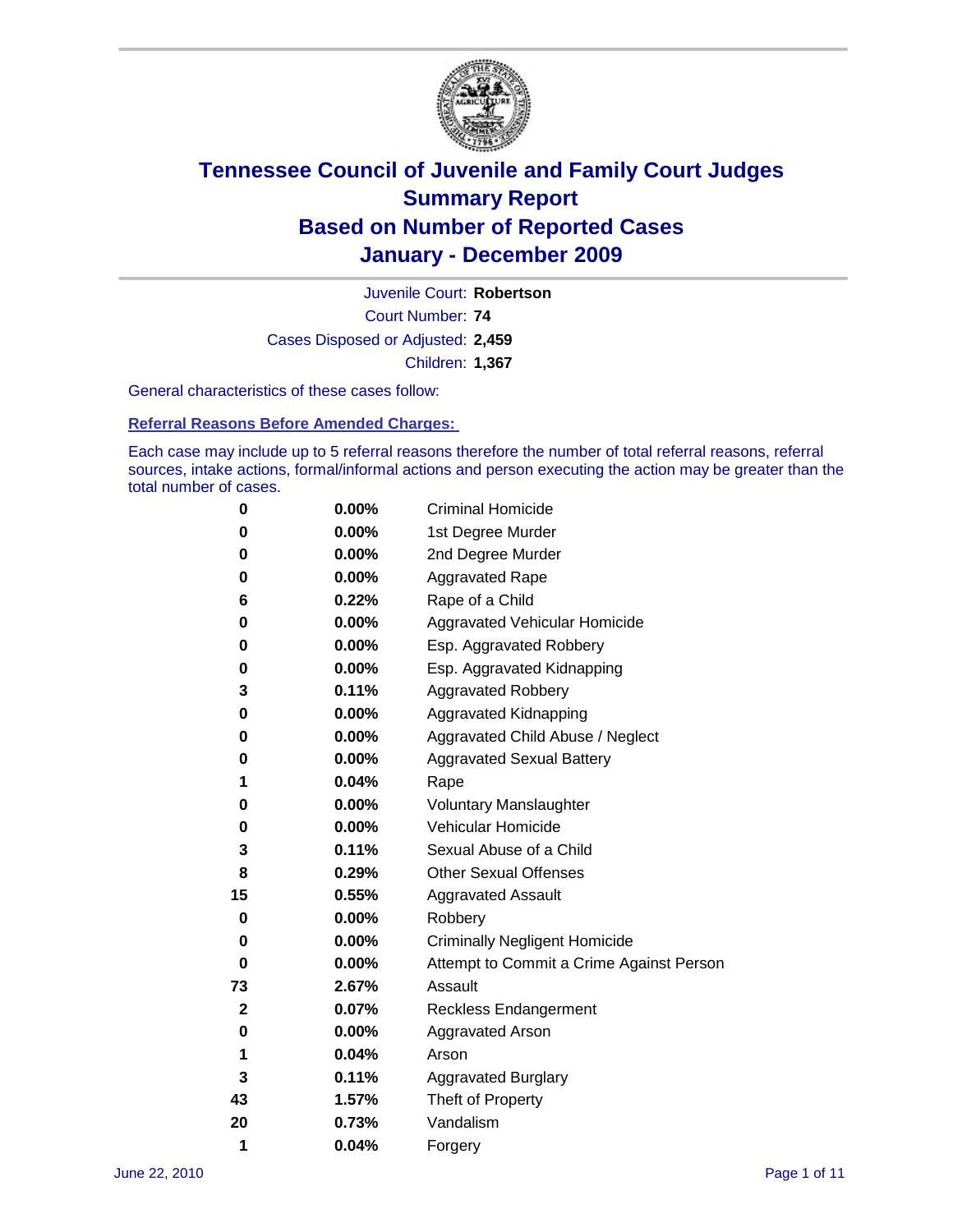

Court Number: **74** Juvenile Court: **Robertson** Cases Disposed or Adjusted: **2,459** Children: **1,367**

#### **Referral Reasons Before Amended Charges:**

Each case may include up to 5 referral reasons therefore the number of total referral reasons, referral sources, intake actions, formal/informal actions and person executing the action may be greater than the total number of cases.

| $\pmb{0}$      | 0.00%    | <b>Worthless Checks</b>                                     |
|----------------|----------|-------------------------------------------------------------|
| 0              | 0.00%    | Illegal Possession / Fraudulent Use of Credit / Debit Cards |
| 5              | 0.18%    | <b>Burglary</b>                                             |
| $\bf{0}$       | $0.00\%$ | Unauthorized Use of a Vehicle                               |
| 0              | $0.00\%$ | <b>Cruelty to Animals</b>                                   |
| $\mathbf{2}$   | 0.07%    | Sale of Controlled Substances                               |
| 33             | 1.21%    | <b>Other Drug Offenses</b>                                  |
| 65             | 2.38%    | Possession of Controlled Substances                         |
| 3              | 0.11%    | <b>Criminal Attempt</b>                                     |
| 1              | 0.04%    | Carrying Weapons on School Property                         |
| 5              | 0.18%    | Unlawful Carrying / Possession of a Weapon                  |
| 5              | 0.18%    | <b>Evading Arrest</b>                                       |
| 0              | 0.00%    | Escape                                                      |
| $\overline{7}$ | 0.26%    | Driving Under Influence (DUI)                               |
| 51             | 1.86%    | Possession / Consumption of Alcohol                         |
| 4              | 0.15%    | Resisting Stop, Frisk, Halt, Arrest or Search               |
| 5              | 0.18%    | <b>Aggravated Criminal Trespass</b>                         |
| $\mathbf 2$    | 0.07%    | Harassment                                                  |
| 3              | 0.11%    | Failure to Appear                                           |
| 1              | 0.04%    | Filing a False Police Report                                |
| 1              | 0.04%    | Criminal Impersonation                                      |
| 59             | 2.16%    | <b>Disorderly Conduct</b>                                   |
| 8              | 0.29%    | <b>Criminal Trespass</b>                                    |
| 18             | 0.66%    | Public Intoxication                                         |
| 0              | $0.00\%$ | Gambling                                                    |
| 231            | 8.44%    | Traffic                                                     |
| 0              | $0.00\%$ | Local Ordinances                                            |
| 0              | 0.00%    | Violation of Wildlife Regulations                           |
| $\mathbf{2}$   | 0.07%    | Contempt of Court                                           |
| 45             | 1.64%    | Violation of Probation                                      |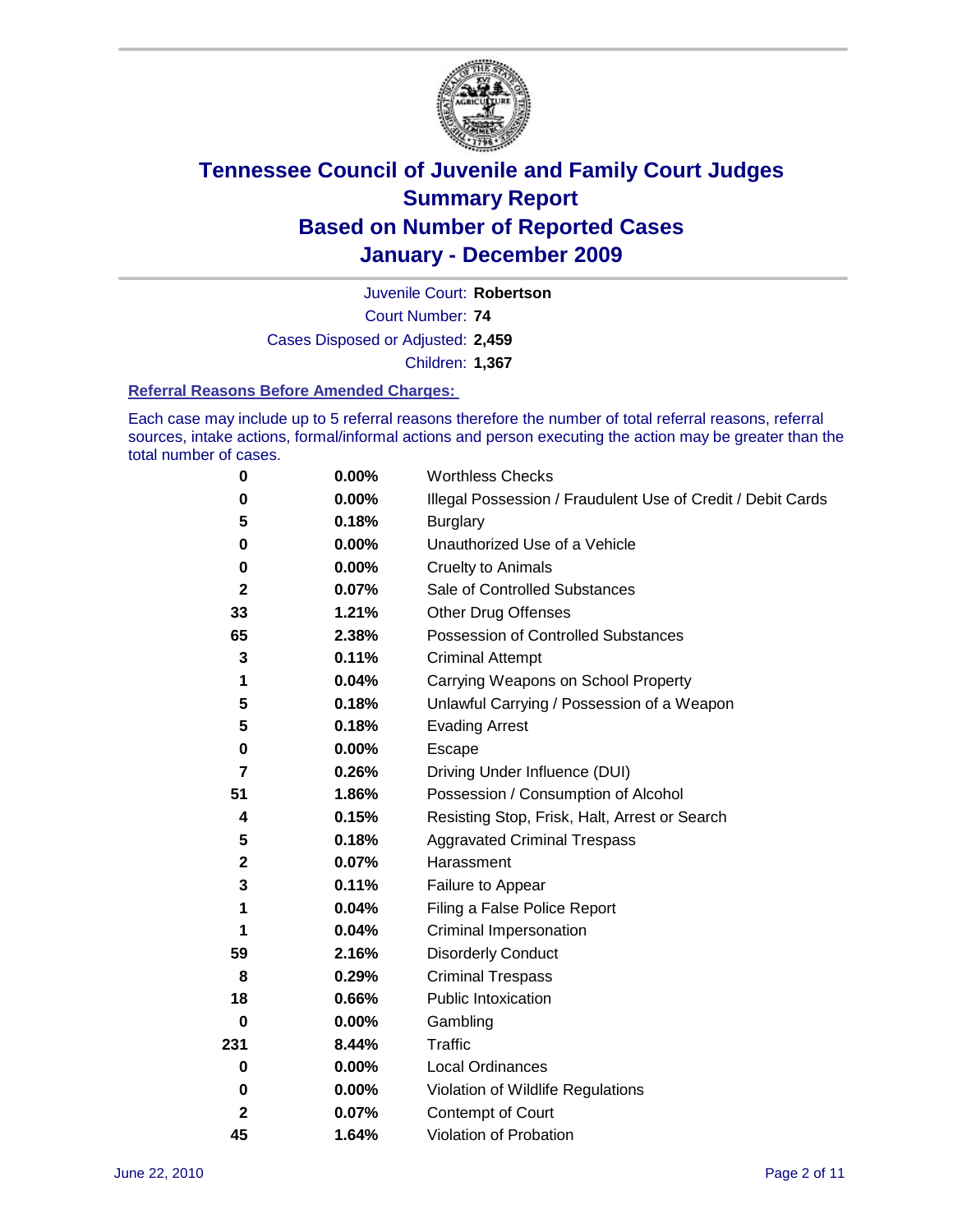

Court Number: **74** Juvenile Court: **Robertson** Cases Disposed or Adjusted: **2,459** Children: **1,367**

#### **Referral Reasons Before Amended Charges:**

Each case may include up to 5 referral reasons therefore the number of total referral reasons, referral sources, intake actions, formal/informal actions and person executing the action may be greater than the total number of cases.

| $\bf{0}$     | 0.00%    | Violation of Aftercare                 |
|--------------|----------|----------------------------------------|
| 14           | 0.51%    | <b>Unruly Behavior</b>                 |
| 62           | 2.27%    | Truancy                                |
| 9            | 0.33%    | In-State Runaway                       |
| 0            | $0.00\%$ | Out-of-State Runaway                   |
| 81           | 2.96%    | Possession of Tobacco Products         |
| $\bf{0}$     | $0.00\%$ | Violation of a Valid Court Order       |
| 19           | 0.69%    | Violation of Curfew                    |
| 0            | $0.00\%$ | Sexually Abused Child                  |
| $\mathbf 0$  | 0.00%    | <b>Physically Abused Child</b>         |
| 170          | 6.21%    | Dependency / Neglect                   |
| $\mathbf{2}$ | 0.07%    | <b>Termination of Parental Rights</b>  |
| 0            | 0.00%    | <b>Violation of Pretrial Diversion</b> |
| 0            | $0.00\%$ | Violation of Informal Adjustment       |
| 534          | 19.52%   | <b>Judicial Review</b>                 |
| 326          | 11.92%   | <b>Administrative Review</b>           |
| 45           | 1.64%    | <b>Foster Care Review</b>              |
| 46           | 1.68%    | Custody                                |
| 21           | 0.77%    | Visitation                             |
| 54           | 1.97%    | Paternity / Legitimation               |
| 502          | 18.35%   | <b>Child Support</b>                   |
| 0            | 0.00%    | <b>Request for Medical Treatment</b>   |
| 0            | $0.00\%$ | <b>Consent to Marry</b>                |
| 116          | 4.24%    | Other                                  |
| 2,736        | 100.00%  | <b>Total Referrals</b>                 |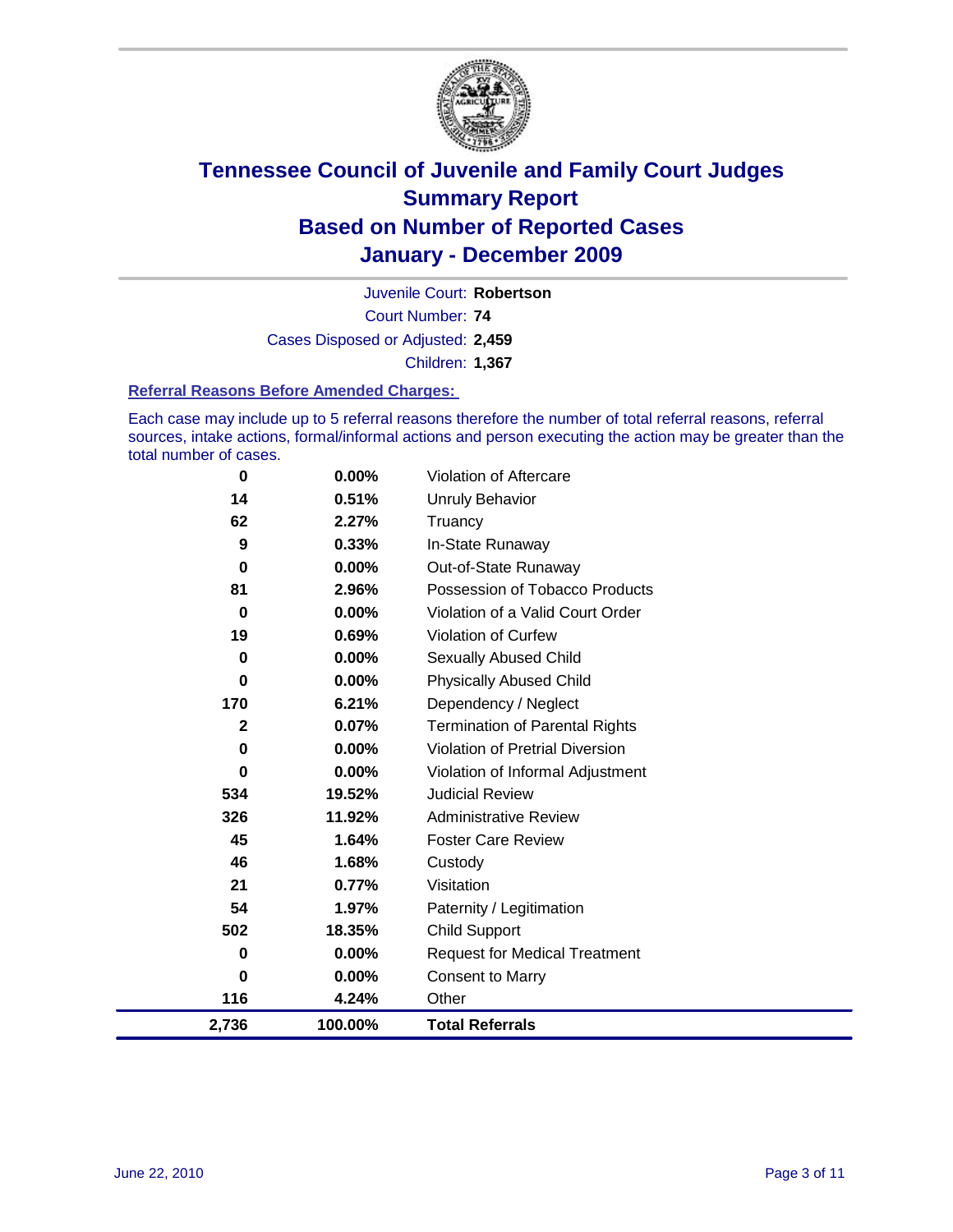

|                     |                                   | Juvenile Court: Robertson         |  |
|---------------------|-----------------------------------|-----------------------------------|--|
|                     |                                   | <b>Court Number: 74</b>           |  |
|                     | Cases Disposed or Adjusted: 2,459 |                                   |  |
|                     |                                   | Children: 1,367                   |  |
| Referral Sources: 1 |                                   |                                   |  |
| 1,005               | 36.73%                            | Law Enforcement                   |  |
| 92                  | 3.36%                             | Parents                           |  |
| 40                  | 1.46%                             | Relatives                         |  |
| 0                   | 0.00%                             | Self                              |  |
| 101                 | 3.69%                             | School                            |  |
| 0                   | 0.00%                             | <b>CSA</b>                        |  |
| 582                 | 21.27%                            | <b>DCS</b>                        |  |
| $\mathbf{2}$        | 0.07%                             | <b>Other State Department</b>     |  |
| 538                 | 19.66%                            | <b>District Attorney's Office</b> |  |
| 318                 | 11.62%                            | <b>Court Staff</b>                |  |
| 0                   | 0.00%                             | Social Agency                     |  |
| 3                   | 0.11%                             | <b>Other Court</b>                |  |
| 26                  | 0.95%                             | Victim                            |  |
| 0                   | 0.00%                             | Child & Parent                    |  |
| 0                   | 0.00%                             | Hospital                          |  |
| 0                   | 0.00%                             | Unknown                           |  |

**29 1.06%** Other **2,736 100.00% Total Referral Sources**

### **Age of Child at Referral: 2**

| 1,367 | 100.00%  | <b>Total Child Count</b> |
|-------|----------|--------------------------|
| 0     | $0.00\%$ | <b>Unknown</b>           |
| 18    | 1.32%    | Ages 19 and Over         |
| 280   | 20.48%   | Ages 17 through 18       |
| 330   | 24.14%   | Ages 15 through 16       |
| 156   | 11.41%   | Ages 13 through 14       |
| 105   | 7.68%    | Ages 11 through 12       |
| 478   | 34.97%   | Ages 10 and Under        |
|       |          |                          |

<sup>1</sup> If different than number of Referral Reasons (2736), verify accuracy of your court's data.

<sup>2</sup> One child could be counted in multiple categories, verify accuracy of your court's data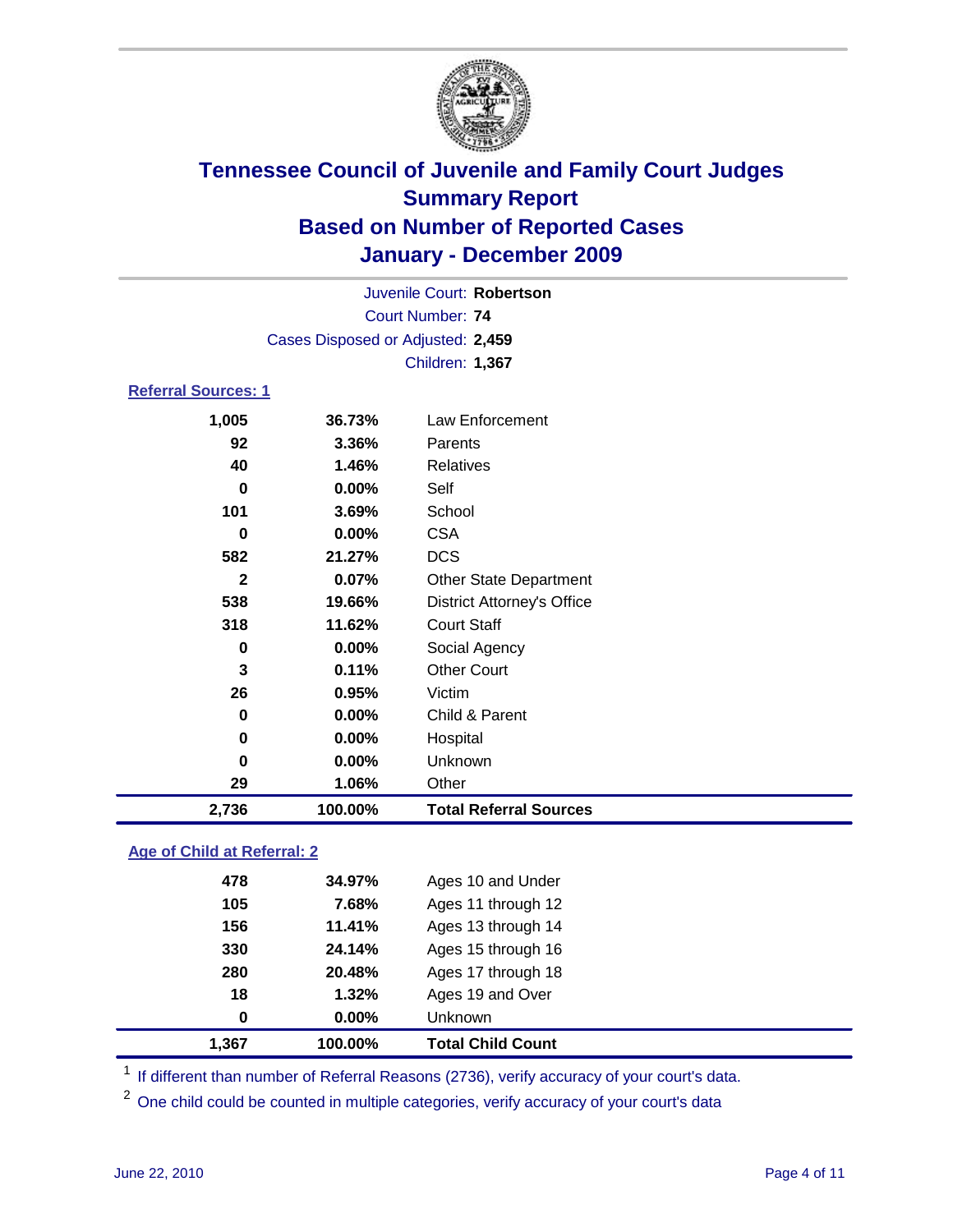

| Juvenile Court: Robertson               |                                   |                          |  |  |  |
|-----------------------------------------|-----------------------------------|--------------------------|--|--|--|
|                                         | <b>Court Number: 74</b>           |                          |  |  |  |
|                                         | Cases Disposed or Adjusted: 2,459 |                          |  |  |  |
|                                         |                                   | Children: 1,367          |  |  |  |
| Sex of Child: 1                         |                                   |                          |  |  |  |
| 931                                     | 68.11%                            | Male                     |  |  |  |
| 427                                     | 31.24%                            | Female                   |  |  |  |
| 9                                       | 0.66%                             | Unknown                  |  |  |  |
| 1,367                                   | 100.00%                           | <b>Total Child Count</b> |  |  |  |
| Race of Child: 1                        |                                   |                          |  |  |  |
| 848                                     | 62.03%                            | White                    |  |  |  |
| 259                                     | 18.95%                            | African American         |  |  |  |
| $\mathbf 0$                             | 0.00%                             | Native American          |  |  |  |
| 1                                       | 0.07%                             | Asian                    |  |  |  |
| 9                                       | 0.66%                             | Mixed                    |  |  |  |
| 250                                     | 18.29%                            | Unknown                  |  |  |  |
| 1,367                                   | 100.00%                           | <b>Total Child Count</b> |  |  |  |
| <b>Hispanic Origin: 1</b>               |                                   |                          |  |  |  |
| 66                                      | 4.83%                             | Yes                      |  |  |  |
| 1,055                                   | 77.18%                            | <b>No</b>                |  |  |  |
| 246                                     | 18.00%                            | Unknown                  |  |  |  |
| 1,367                                   | 100.00%                           | <b>Total Child Count</b> |  |  |  |
| <b>School Enrollment of Children: 1</b> |                                   |                          |  |  |  |
| 577                                     | 42.21%                            | Yes                      |  |  |  |
| 82                                      | 6.00%                             | No                       |  |  |  |
| 708                                     | 51.79%                            | Unknown                  |  |  |  |
| 1,367                                   | 100.00%                           | <b>Total Child Count</b> |  |  |  |

<sup>1</sup> One child could be counted in multiple categories, verify accuracy of your court's data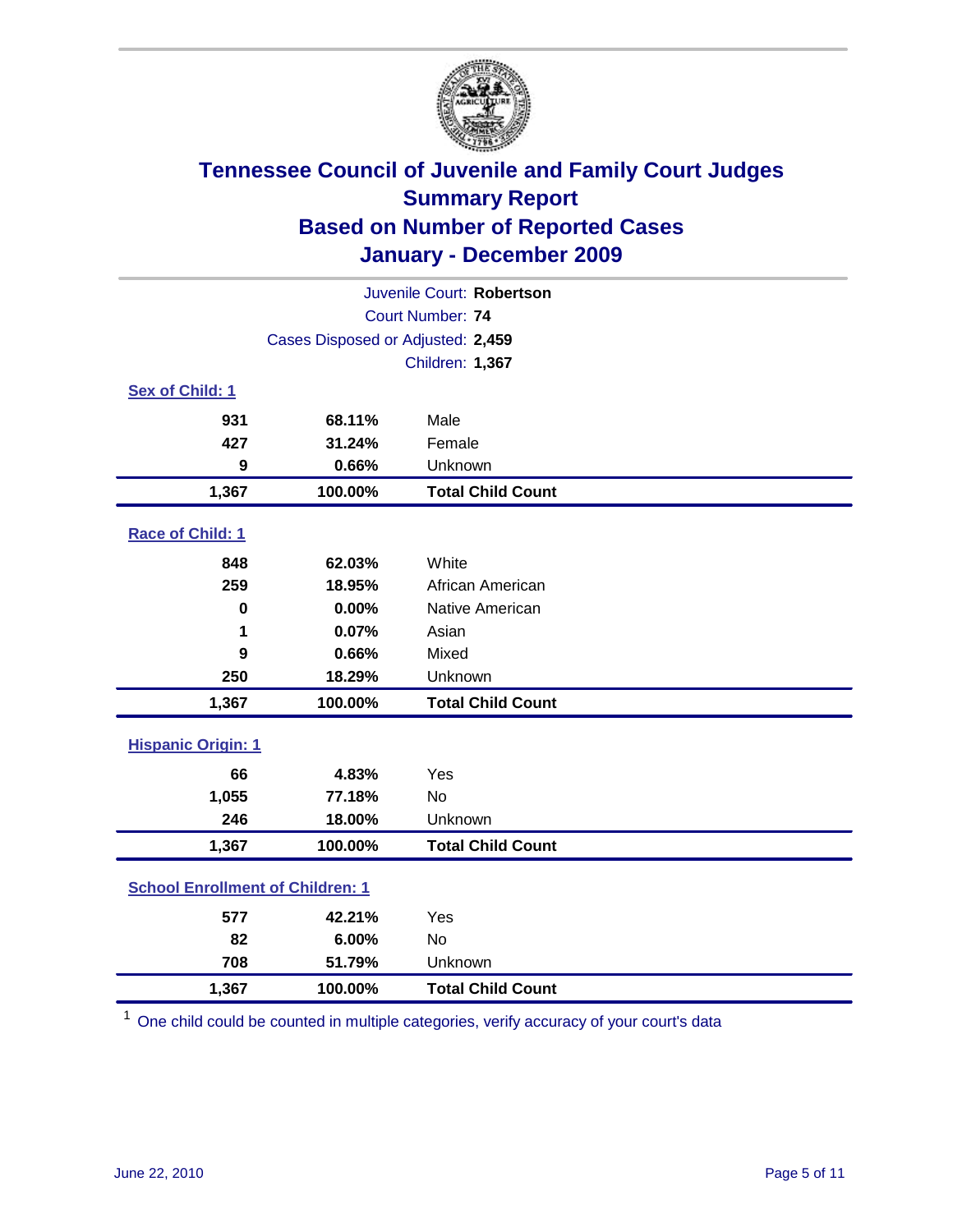

Court Number: **74** Juvenile Court: **Robertson** Cases Disposed or Adjusted: **2,459** Children: **1,367**

### **Living Arrangement of Child at Time of Referral: 1**

| 1,367        | 100.00% | <b>Total Child Count</b>     |  |
|--------------|---------|------------------------------|--|
| 5            | 0.37%   | Other                        |  |
| 651          | 47.62%  | Unknown                      |  |
| 1            | 0.07%   | Independent                  |  |
| $\mathbf{2}$ | 0.15%   | In an Institution            |  |
| $\mathbf{2}$ | 0.15%   | In a Residential Center      |  |
| 3            | 0.22%   | In a Group Home              |  |
| 11           | 0.80%   | With Foster Family           |  |
| 1            | 0.07%   | With Adoptive Parents        |  |
| 55           | 4.02%   | <b>With Relatives</b>        |  |
| 95           | 6.95%   | <b>With Father</b>           |  |
| 364          | 26.63%  | <b>With Mother</b>           |  |
| 8            | 0.59%   | With Mother and Stepfather   |  |
| 4            | 0.29%   | With Father and Stepmother   |  |
| 165          | 12.07%  | With Both Biological Parents |  |
|              |         |                              |  |

#### **Type of Detention: 2**

| 2,459 | 100.00%  | <b>Total Detention Count</b> |
|-------|----------|------------------------------|
| 1     | 0.04%    | Other                        |
| 2,451 | 99.67%   | Does Not Apply               |
| 1     | 0.04%    | <b>Unknown</b>               |
| 0     | $0.00\%$ | Psychiatric Hospital         |
| 0     | 0.00%    | Jail - No Separation         |
| 0     | $0.00\%$ | Jail - Partial Separation    |
| 0     | 0.00%    | Jail - Complete Separation   |
| 6     | 0.24%    | Juvenile Detention Facility  |
| 0     | $0.00\%$ | Non-Secure Placement         |
|       |          |                              |

<sup>1</sup> One child could be counted in multiple categories, verify accuracy of your court's data

<sup>2</sup> If different than number of Cases (2459) verify accuracy of your court's data.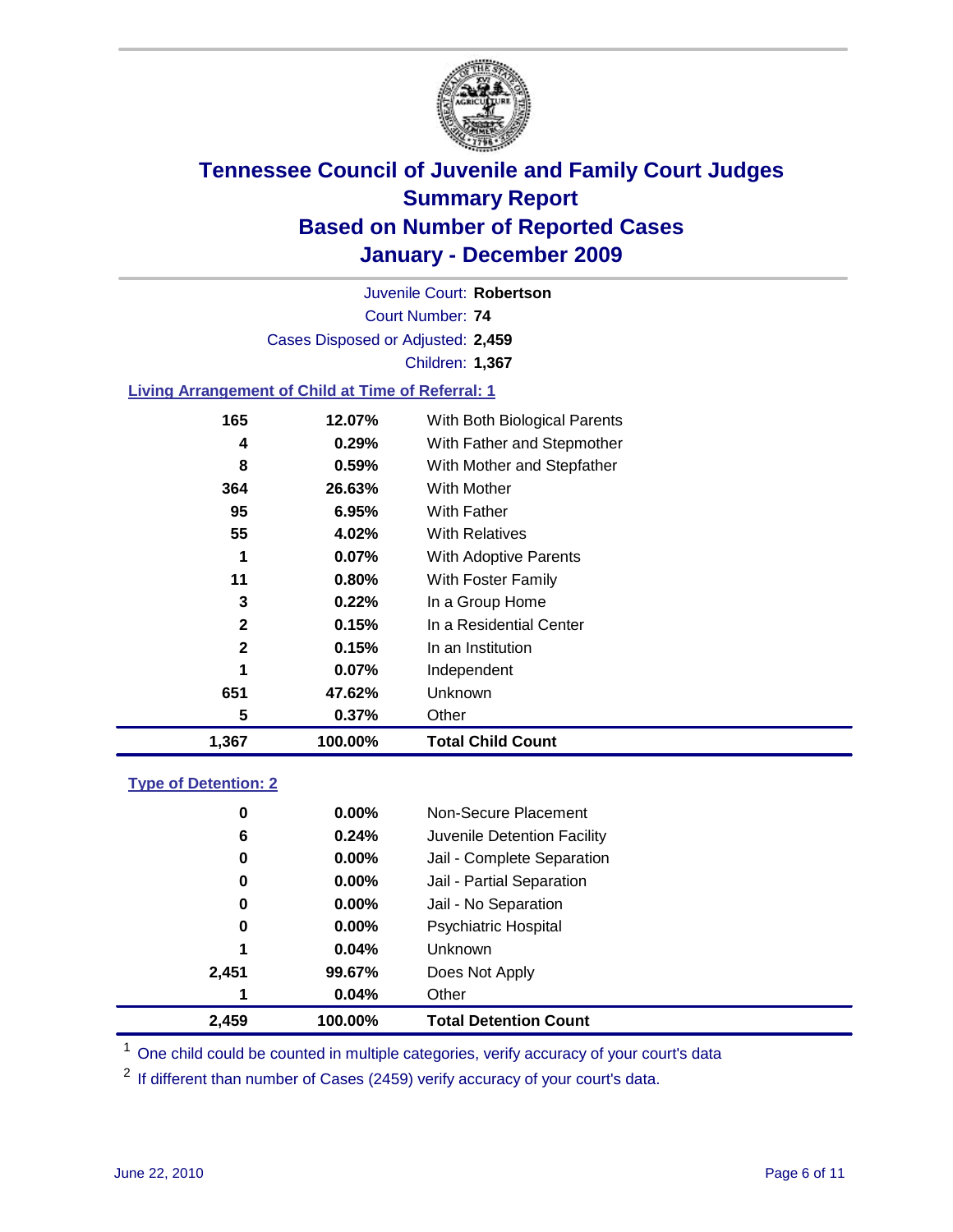

|                                                    | Juvenile Court: Robertson         |                                      |  |  |  |
|----------------------------------------------------|-----------------------------------|--------------------------------------|--|--|--|
|                                                    | Court Number: 74                  |                                      |  |  |  |
|                                                    | Cases Disposed or Adjusted: 2,459 |                                      |  |  |  |
|                                                    |                                   | Children: 1,367                      |  |  |  |
| <b>Placement After Secure Detention Hearing: 1</b> |                                   |                                      |  |  |  |
| 1                                                  | 0.04%                             | Returned to Prior Living Arrangement |  |  |  |
| $\bf{0}$                                           | 0.00%                             | Juvenile Detention Facility          |  |  |  |
| 0                                                  | 0.00%                             | Jail                                 |  |  |  |
| 0                                                  | 0.00%                             | Shelter / Group Home                 |  |  |  |
| 0                                                  | 0.00%                             | <b>Foster Family Home</b>            |  |  |  |
| 0                                                  | 0.00%                             | Psychiatric Hospital                 |  |  |  |
| 4                                                  | 0.16%                             | Unknown                              |  |  |  |
| 2,451                                              | 99.67%                            | Does Not Apply                       |  |  |  |
| 3                                                  | 0.12%                             | Other                                |  |  |  |
| 2,459                                              | 100.00%                           | <b>Total Placement Count</b>         |  |  |  |
| <b>Intake Actions: 2</b>                           |                                   |                                      |  |  |  |
|                                                    |                                   |                                      |  |  |  |
| 983                                                | 35.93%                            | <b>Petition Filed</b>                |  |  |  |
| 210                                                | 7.68%                             | <b>Motion Filed</b>                  |  |  |  |
| 1,011                                              | 36.95%                            | <b>Citation Processed</b>            |  |  |  |
|                                                    | 0.04%                             | Notification of Paternity Processed  |  |  |  |
| 306                                                | 11.18%                            | Scheduling of Judicial Review        |  |  |  |
| 169                                                | 6.18%                             | Scheduling of Administrative Review  |  |  |  |
| 39                                                 | 1.43%                             | Scheduling of Foster Care Review     |  |  |  |
| $\mathbf 0$                                        | 0.00%                             | Unknown                              |  |  |  |
| $\mathbf{2}$                                       | 0.07%                             | Does Not Apply                       |  |  |  |
| 15                                                 | 0.55%                             | Other                                |  |  |  |
| 2,736                                              | 100.00%                           | <b>Total Intake Count</b>            |  |  |  |

<sup>1</sup> If different than number of Cases (2459) verify accuracy of your court's data.

<sup>2</sup> If different than number of Referral Reasons (2736), verify accuracy of your court's data.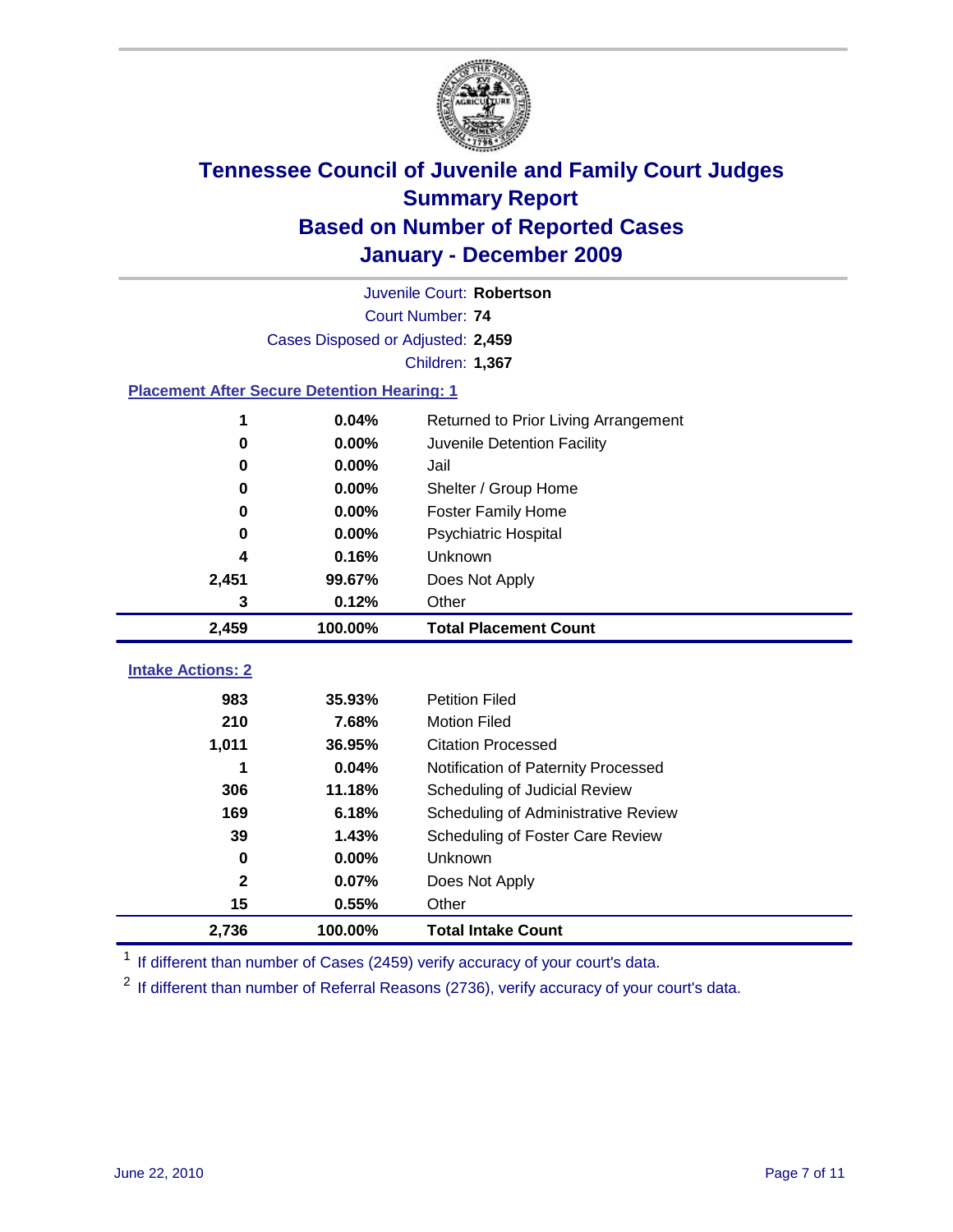

Court Number: **74** Juvenile Court: **Robertson** Cases Disposed or Adjusted: **2,459** Children: **1,367**

### **Last Grade Completed by Child: 1**

| 6                                       | 0.44%   | Too Young for School         |  |
|-----------------------------------------|---------|------------------------------|--|
| $\bf{0}$                                | 0.00%   | Preschool                    |  |
| 6                                       | 0.44%   | Kindergarten                 |  |
| 4                                       | 0.29%   | 1st Grade                    |  |
| 3                                       | 0.22%   | 2nd Grade                    |  |
| 7                                       | 0.51%   | 3rd Grade                    |  |
| 5                                       | 0.37%   | 4th Grade                    |  |
| 26                                      | 1.90%   | 5th Grade                    |  |
| 34                                      | 2.49%   | 6th Grade                    |  |
| 56                                      | 4.10%   | 7th Grade                    |  |
| 82                                      | 6.00%   | 8th Grade                    |  |
| 97                                      | 7.10%   | 9th Grade                    |  |
| 100                                     | 7.32%   | 10th Grade                   |  |
| 86                                      | 6.29%   | 11th Grade                   |  |
| 11                                      | 0.80%   | 12th Grade                   |  |
| 0                                       | 0.00%   | Non-Graded Special Ed        |  |
| $\bf{0}$                                | 0.00%   | <b>GED</b>                   |  |
| 1                                       | 0.07%   | Graduated                    |  |
| 53                                      | 3.88%   | <b>Never Attended School</b> |  |
| 778                                     | 56.91%  | Unknown                      |  |
| 12                                      | 0.88%   | Other                        |  |
| 1,367                                   | 100.00% | <b>Total Child Count</b>     |  |
| <b>Enrolled in Special Education: 1</b> |         |                              |  |

| 15    | 1.10%   | Yes                      |
|-------|---------|--------------------------|
| 78    | 5.71%   | No                       |
| 1,274 | 93.20%  | Unknown                  |
| 1,367 | 100.00% | <b>Total Child Count</b> |

One child could be counted in multiple categories, verify accuracy of your court's data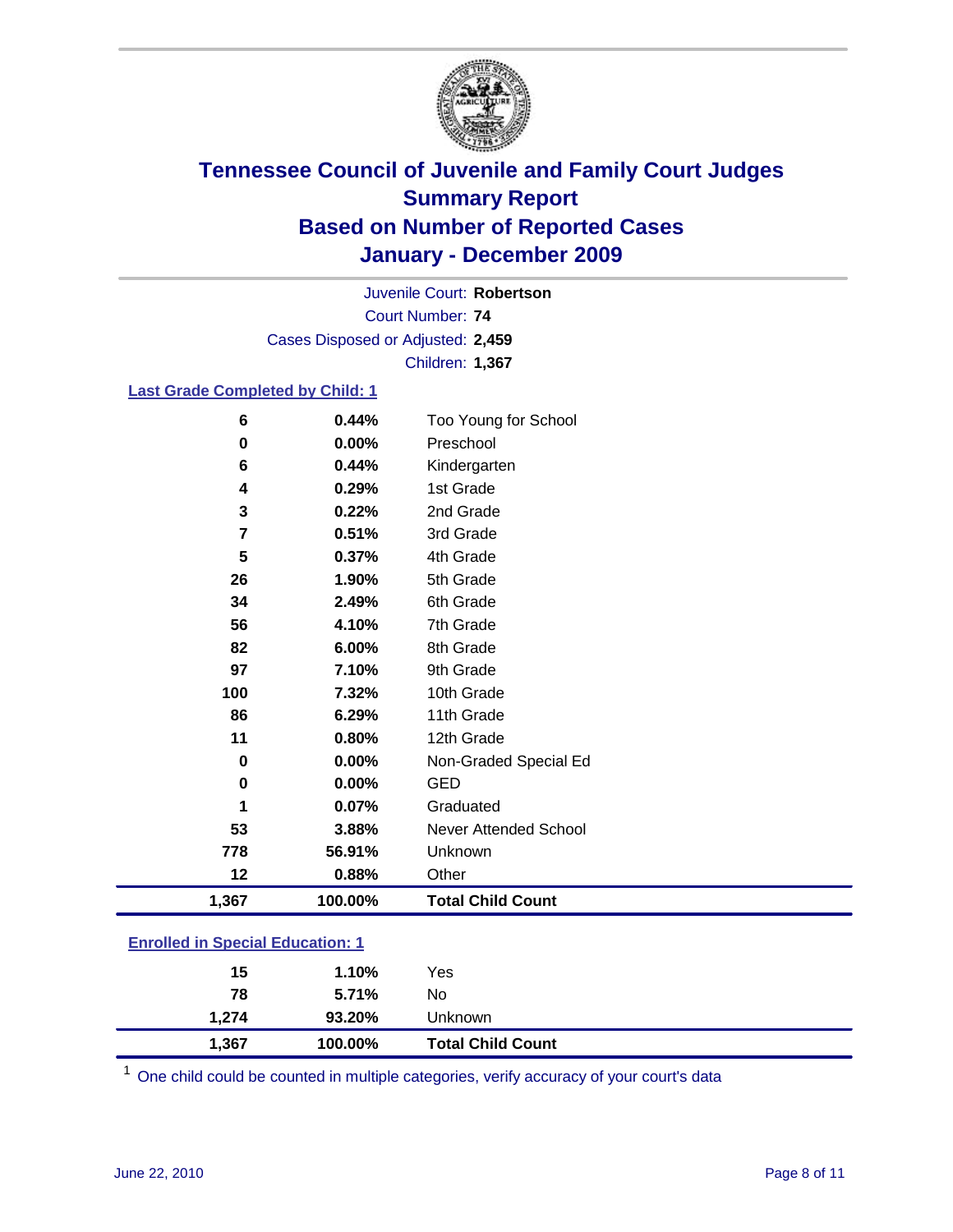

|                              | Juvenile Court: Robertson         |                           |  |  |
|------------------------------|-----------------------------------|---------------------------|--|--|
|                              | Court Number: 74                  |                           |  |  |
|                              | Cases Disposed or Adjusted: 2,459 |                           |  |  |
|                              | Children: 1,367                   |                           |  |  |
| <b>Action Executed By: 1</b> |                                   |                           |  |  |
| 81                           | 2.96%                             | Judge                     |  |  |
| 2,243                        | 81.98%                            | Referee                   |  |  |
| 324                          | 11.84%                            | <b>YSO</b>                |  |  |
| 88                           | 3.22%                             | Other                     |  |  |
| 0                            | 0.00%                             | Unknown                   |  |  |
| 2,736                        | 100.00%                           | <b>Total Action Count</b> |  |  |

### **Formal / Informal Actions: 1**

| 169      | 6.18%    | Dismissed                                        |
|----------|----------|--------------------------------------------------|
| 68       | 2.49%    | Retired / Nolle Prosequi                         |
| 178      | 6.51%    | <b>Complaint Substantiated Delinquent</b>        |
| 10       | 0.37%    | <b>Complaint Substantiated Status Offender</b>   |
| 16       | 0.58%    | <b>Complaint Substantiated Dependent/Neglect</b> |
| 0        | $0.00\%$ | <b>Complaint Substantiated Abused</b>            |
| $\bf{0}$ | $0.00\%$ | <b>Complaint Substantiated Mentally III</b>      |
| 349      | 12.76%   | Informal Adjustment                              |
| 131      | 4.79%    | <b>Pretrial Diversion</b>                        |
| 0        | $0.00\%$ | <b>Transfer to Adult Court Hearing</b>           |
| 0        | 0.00%    | Charges Cleared by Transfer to Adult Court       |
| 212      | 7.75%    | Special Proceeding                               |
| 812      | 29.68%   | <b>Review Concluded</b>                          |
| 761      | 27.81%   | Case Held Open                                   |
| 30       | 1.10%    | Other                                            |
| 0        | $0.00\%$ | <b>Unknown</b>                                   |
| 2,736    | 100.00%  | <b>Total Action Count</b>                        |

<sup>1</sup> If different than number of Referral Reasons (2736), verify accuracy of your court's data.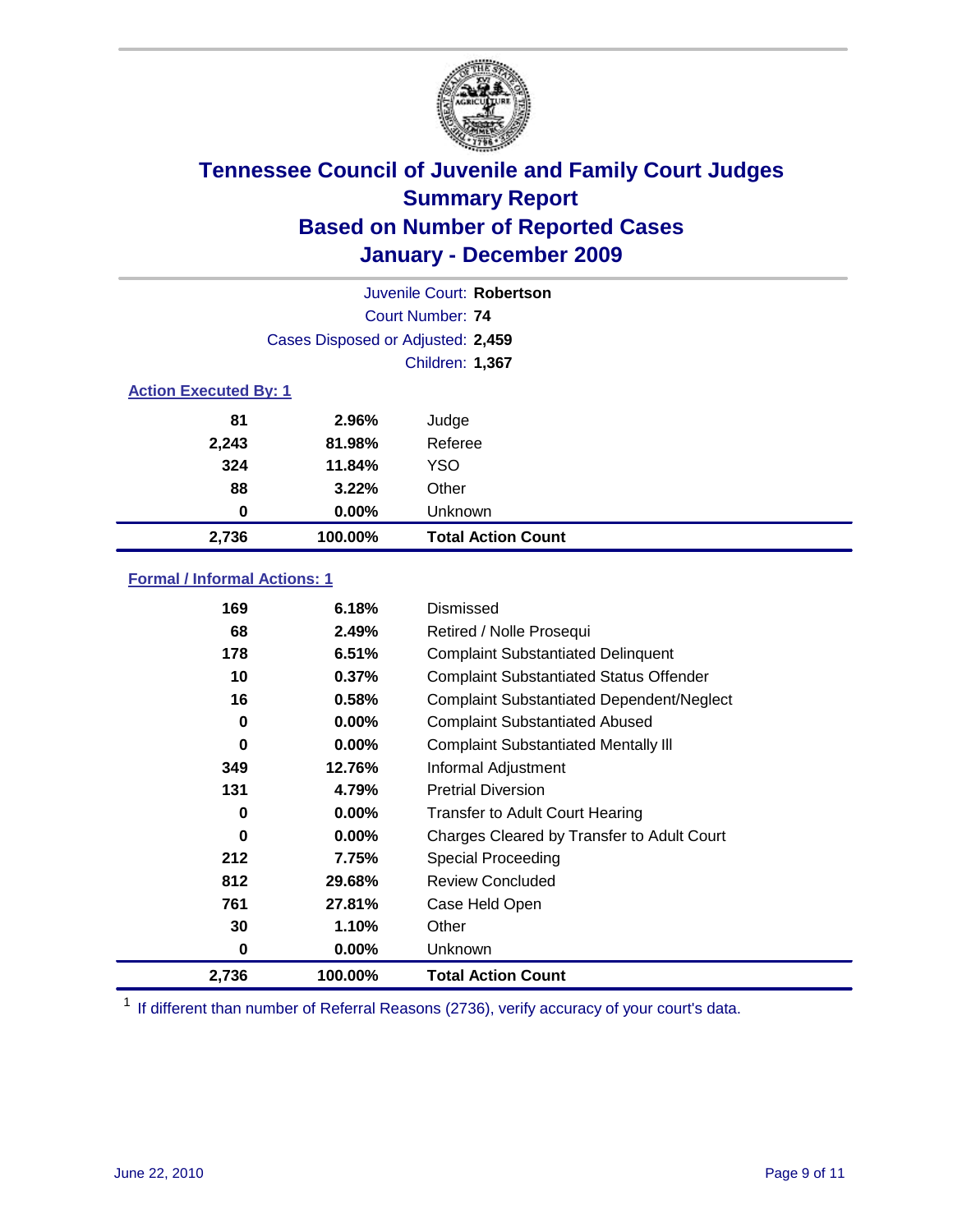

|                       |                                                       | Juvenile Court: Robertson                            |  |
|-----------------------|-------------------------------------------------------|------------------------------------------------------|--|
|                       |                                                       | <b>Court Number: 74</b>                              |  |
|                       | Cases Disposed or Adjusted: 2,459                     |                                                      |  |
|                       |                                                       | Children: 1,367                                      |  |
| <b>Case Outcomes:</b> | There can be multiple outcomes for one child or case. |                                                      |  |
| 180                   | 3.78%                                                 | <b>Case Dismissed</b>                                |  |
| 157                   | 3.30%                                                 | Case Retired or Nolle Prosequi                       |  |
| 260                   | 5.46%                                                 | Warned / Counseled                                   |  |
| 787                   | 16.52%                                                | Held Open For Review                                 |  |
| 241                   | 5.06%                                                 | Supervision / Probation to Juvenile Court            |  |
| 0                     | 0.00%                                                 | <b>Probation to Parents</b>                          |  |
| 0                     | 0.00%                                                 | Referral to Another Entity for Supervision / Service |  |
| 0                     | 0.00%                                                 | Referred for Mental Health Counseling                |  |
| 3                     | 0.06%                                                 | Referred for Alcohol and Drug Counseling             |  |
| 0                     | 0.00%                                                 | Referred to Alternative School                       |  |
| 0                     | 0.00%                                                 | Referred to Private Child Agency                     |  |
| 44                    | 0.92%                                                 | Referred to Defensive Driving School                 |  |
| 0                     | 0.00%                                                 | Referred to Alcohol Safety School                    |  |
| 184                   | 3.86%                                                 | Referred to Juvenile Court Education-Based Program   |  |
| 4                     | 0.08%                                                 | Driver's License Held Informally                     |  |
| $\mathbf 2$           | 0.04%                                                 | <b>Voluntary Placement with DMHMR</b>                |  |
| 0                     | 0.00%                                                 | <b>Private Mental Health Placement</b>               |  |
| 0                     | 0.00%                                                 | <b>Private MR Placement</b>                          |  |
| 63                    | 1.32%                                                 | Placement with City/County Agency/Facility           |  |
| $\mathbf 2$           | 0.04%                                                 | Placement with Relative / Other Individual           |  |
| 299                   | 6.28%                                                 | Fine                                                 |  |
| 187                   | 3.93%                                                 | <b>Public Service</b>                                |  |
| 30                    | 0.63%                                                 | Restitution                                          |  |
| 0                     | 0.00%                                                 | <b>Runaway Returned</b>                              |  |
| 54                    | 1.13%                                                 | No Contact Order                                     |  |
| 0                     | 0.00%                                                 | Injunction Other than No Contact Order               |  |
| 0                     | 0.00%                                                 | <b>House Arrest</b>                                  |  |
| 0                     | 0.00%                                                 | <b>Court Defined Curfew</b>                          |  |
| 0                     | 0.00%                                                 | Dismissed from Informal Adjustment                   |  |
| 0                     | 0.00%                                                 | <b>Dismissed from Pretrial Diversion</b>             |  |
| 113                   | 2.37%                                                 | Released from Probation                              |  |
| 0                     | 0.00%                                                 | <b>Transferred to Adult Court</b>                    |  |
| 0                     | $0.00\%$                                              | <b>DMHMR Involuntary Commitment</b>                  |  |